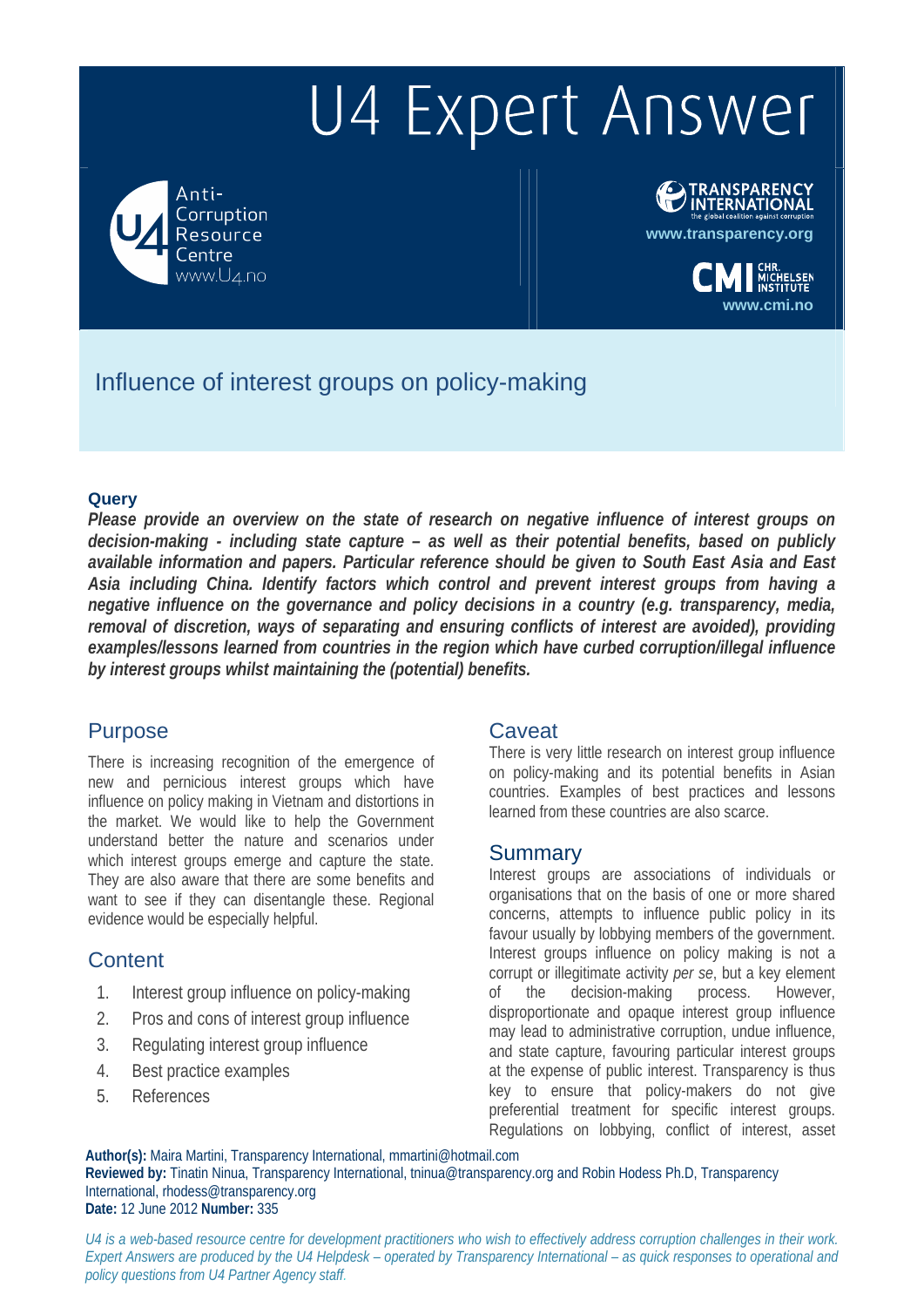disclosure, competition, as well as, on freedom of information are among the wide range of rules adopted by countries across the world to increase transparency and accountability in decision making. This answer thus provides for examples on measures taken by East and South-East Asian countries to increase transparency and accountability and avoid undue influence and other forms of corruption, and best examples on regulating lobbying, focusing on the United States, Canada, and the European Union.

### 1 Interest group influence on policy-making

#### Defining interest groups

Interest groups or special interest groups are any association of individual or organisations that on the basis of one or more shared concerns, attempt to influence public policy in its favour usually by lobbying1 members of the government.

Interest groups may be classified according to their motivation: (i) economic, including individual corporations and business organisations; (ii) professional, including professional groups such as trade unions and farmers; (iii) public interest, including human rights groups, environmental groups, among others (Chari; Hogan; Murphy, 2010). For the purposes of this query, we will focus on the influence of economic interest groups.

#### Interest groups' strategies and tactics

Interest groups may directly, or indirectly through consultants/lawyers (the so-called professional lobbyists) seek to affect legislative action. These attempts to influence policy-making may take place through different mechanisms, including direct communication with government officials, participation in public hearings, drafting reports to member of the government on specific policy issues, as well as through media comment (Chari, Hogan; Murphy, 2010).

# U4 Expert Answer

Such groups may also have different type of resources to influence policy-making, such as campaign funding, expertise on policy issues, information on the opinion of other policy-makers (Dur; Bievre, 2007).

### 2 Pros and cons of interest group influence

Interest groups' influence on policy making is not a corrupt or illegitimate activity *per se*, but a key element of the decision-making process (Zinnbauer, 2009). However, the advantages and disadvantages of interest group influence will depend on how much power such interest groups have as well as on how power is distributed among them (Dur; Bievre, 2007) A disproportionate influence of business groups, for example, can lead to undue influence or even state capture. In this context, the relationship between policymakers and interest groups walk a fine ethical line that separates participatory democracy from undue influence.

#### Pros: potential benefits

There is little evidence of the concrete benefits that could be brought by interest groups influence on decision making. In general, interest groups may improve policy-making by providing valuable knowledge and insight data on specific issues. They also represent interests which may be negatively and involuntarily impacted by a poorly deliberated public policy (OECD, 2009). Moreover, as such groups keep track of legislative and regulatory processes, they also have an important role in holding government accountable (OECD, 2009).

In addition, Campos and Giovannoni (2008) have shown that in transition countries, interest group influence through lobbying is found to be an alternative instrument of political influence vis-à-vis corruption. In this context, their findings are that lobbying, if adequately regulated, is a much more effective instrument than corruption for exerting political influence and that lobbying is also a much stronger explanatory factor than corruption for firm performance.

Previous studies have also shown that the extent of lobbying increases with income, and that firms belonging to a lobby group are significantly less likely to pay bribes. On the other hand, in politically less stable countries, firms are more likely to bribe and less likely to join a lobby group (Campos, Giovannoni, 2006).

 $\overline{a}$ 

<sup>1</sup> The OECD (2008) describes lobbying as the 'existence of powerful interests – corporate, private or other jurisdiction such as sub-national governments – that makes efforts to influence government decisions, in particular policy making, legislation or the award of contracts'.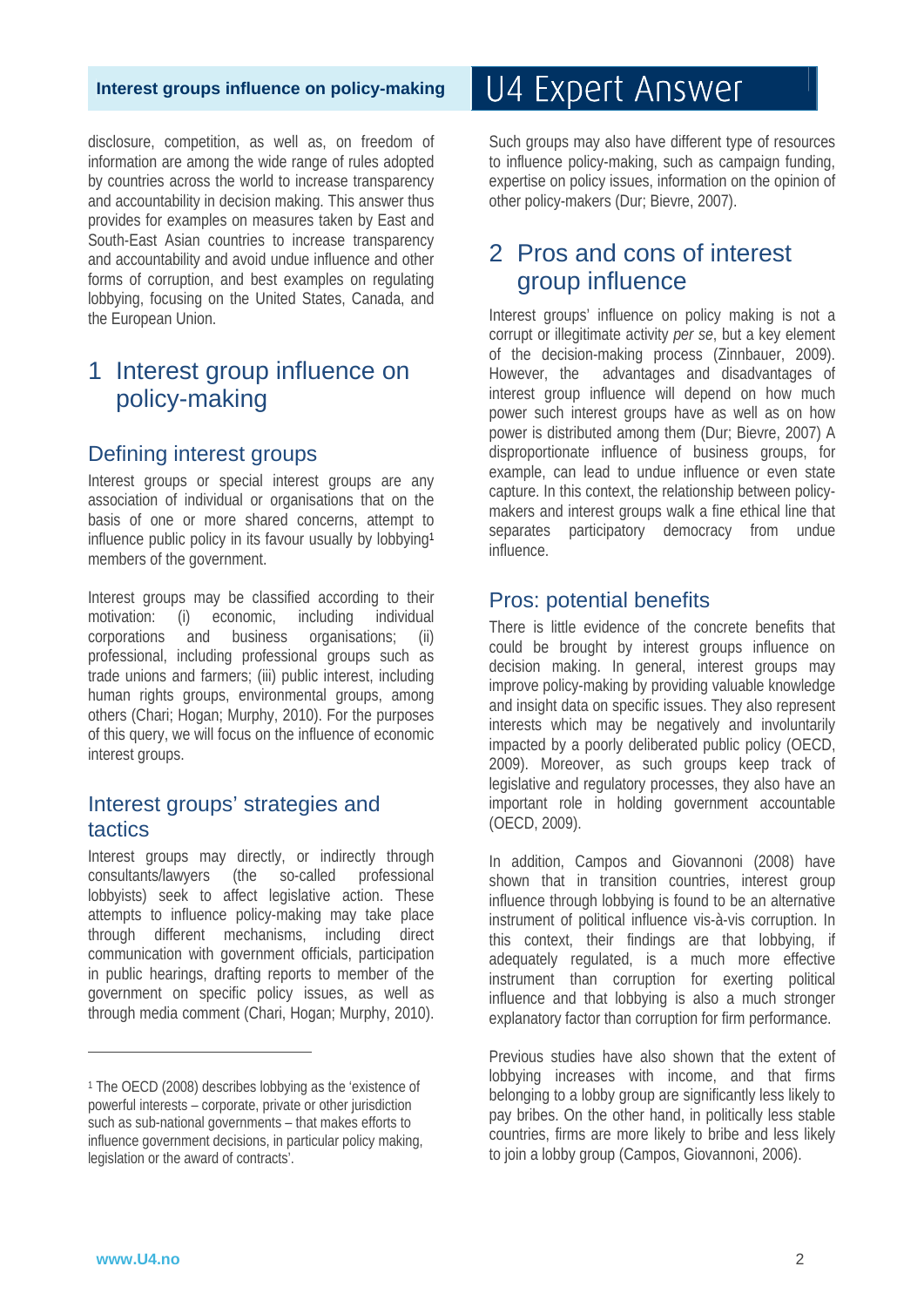### Cons: undue influence and state capture

Interest group influence, if opaque and disproportionate, may lead to administrative bribery, political corruption, undue influence and state capture.

Differently from bribery and political corruption, which are more obvious forms of corruption, undue influence is more subtle and not necessarily illegal (OECD, 2009), meaning that interest groups might exercise influence on policy-making without resorting to illegal payments (Kaufmann et al., 2000). In this context, interest groups will attempt to create a 'sense of reciprocity' with a public official, for example by legally making campaign donations, hosting receptions, providing research, among other favours (OECD, 2009).

Undue influence may also be achieved by promising public officials well-paid future jobs in the private sector in exchange for support in shaping regulations, or by placing former ministers, parliamentarians in lobbying firms (OECD, 2009).

Disproportionate and unregulated influence by interest groups may also lead to state capture, which occurs when firms shape and affect the formulation of laws and regulations through illicit private payments to public officials and politicians; for instance by illicit contributions paid by private interests to political parties and election campaigns; the sale of parliamentary votes on laws to private interests, among others (Kaufmann et al., 2000).

Examples from transition economies show that the ownership and origin of a firm may play a role on how they attempt to exercise influence. For instance, state owned or privatised enterprises are expected to retain considerable access to and ties with public officials, enhancing their influence on the state without resorting to illegal payments. New firms, on the contrary, are less likely to be influential but more likely, on the other hand, to resort to state capture or administrative corruption to compensate their lack of influence (Kaufmann et al., 2000).

### 3 Regulating interest group influence

As mentioned, interest group influence on policymaking might bring potential benefits for the society if

# U4 Expert Answer

corporate undue influence is prevented and transparency and accountability enhanced. In this context, in order to avoid the negative impacts of interest group influence on policy measures, full transparency is essential. Therefore, a broad range of regulations should be established depending on the country's political environment and state of development (Zinnbauer, 2009). These include lobbying registration and disclosure, prevention of conflict of interest, regulation of the revolving door, comprehensive asset and interest disclosure by public officials, as well as anti-trust regulations and freedom of information laws.

Countries in East and South East Asia have recently approved laws which directly or indirectly help preventing potential negative consequences of interest group influence, and increase transparency and accountability in decision making.

### Lobbying regulation

Mandatory lobbying registries are fundamental to ensure interest group activities are more transparent and accountable. Ideally, registration systems should allow for public disclosure of lobbyists' names, their clients, issue areas, targets, techniques, as well as financial information. Effective implementation will also require robust mechanisms of oversight and enforcement (Zinnbauer, 2009).

**Taiwan** is the only country in the East and South East Asian region that regulates lobbying (Chari; Hogan; Murphy, 2010). The legislation passed in 2007, took effect in 2008. The Act defines lobbying as '*any oral or written communication to legislative and executive branch officials with regards to the formulation, modification or annulment of policies or legislation'*. Officials covered by the act include the President, Vice-President, and high-ranking officials in central and local government. According to the law, lobbyists are required to register their lobbying activities, and declare their lobbying expenditures to the concerned agencies. Officials must also report on their communication with lobbyists within seven days. In addition, the law also regulates post-public employment. The President, Vicepresident, political appointees, and heads of local government are banned from lobbying in person or on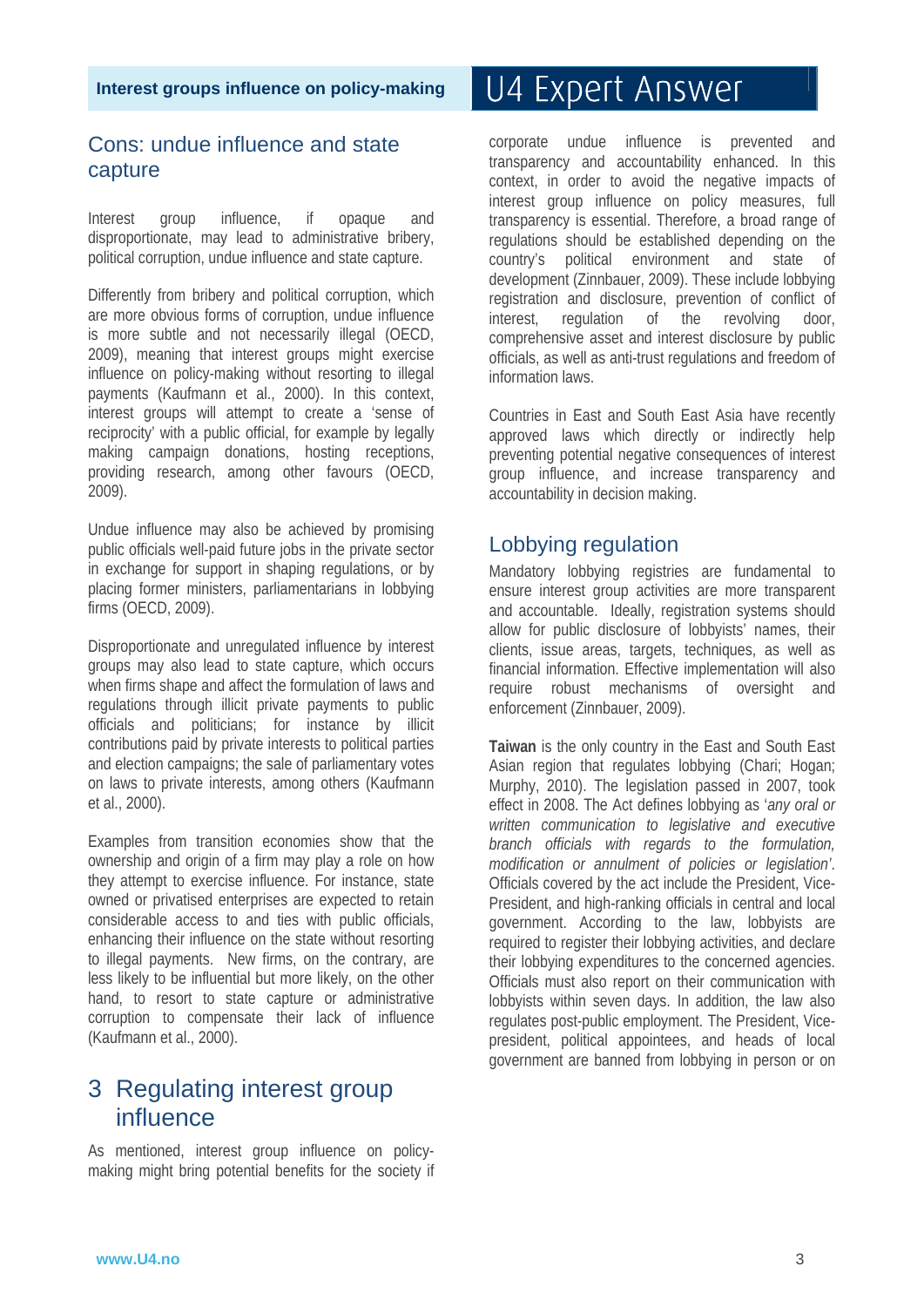behalf of others during the three years after they leave office2.

### Conflict of interest

Conflict of interest can be defined as a "situation where and individual or the entity for which they work, whether a government, business, media outlet or civil society organisation, is confronted with choosing between the duties and demands of their position and their own private interests" (Transparency International, 2009),. For instance, companies may face accusations of improper influence if they employ parliamentarians as consultants or have them on their board.

Conflict of interest, thus, may arise 'when an individual with a formal responsibility to serve the public participates in an activity that jeopardizes his or her professional judgement, objectivity, and independence' (U4 Resources Centre, webpage).

In this context, preventing conflict of interest is also important for enhancing transparency and accountability in public decision making. Regulations may take a number of forms, including laws, codes of conduct and internal rules or management guidelines. They should also cover post-public employment and establish mandatory 'cooling-off' period to avoid the revolving door, as enterprises and their consultants often use former public officials for lobbying purposes (Transparency International, 2010).

Three main types of conflict of interest regulation can be identified: prohibitions on activities, declarations of interests, and exclusion from decision-making processes (Reed, 2008)

**Thailand**'s new constitution regulates conflict of interest. Specific provisions require government officials to be politically impartial (Section 70, Chapter IV) and prohibit members of the House of Representatives from placing themselves in situations where conflicts of interest might arise. In this context, a member of the House of Representatives is prohibited to (i) hold any position or have any duty in any state agency or state enterprise, or hold the position of member of a local assembly, local administrator, or local government official or other political official other than minister; (ii)

# U4 Expert Answer

receive any concession from the State, a state agency, or state enterprise, or become a party to a contract of the nature of an economic monopoly with the State, a state agency, or state enterprise, or become a partner or shareholder in a partnership or company receiving such concession, or become a party to a contract of that nature; (iii) receive any special money or benefit from any state agency or state enterprise apart from that given by a state agency or state enterprise to other persons in the ordinary course of business (OECD/ADB, 2008).

While the legal framework is assessed as fairly comprehensive, implementation of the law remains a great challenge in the country, in particular because the anti-corruption agency (NCCC) mandated to enforce the law suffers from a backlog of corruption and malfeasance cases, making it almost impossible to focus on conflict of interest issues (OECD/ADB, 2008).

### Asset declaration

Asset declaration regimes have been introduced in many countries as a way to enhance transparency and integrity as well as the trust of citizens in public administration. They aim at preventing conflicts of interest among public officials and members of the government and avoiding illicit enrichment or other illegal activities by monitoring wealth variations of individual politicians and civil servants (Djankov et al., 2010).

While conflict of interest is still regulated through scattered laws, asset declaration rules in **Indonesia** are established in specific legislations. Members of the government are thus required to declare their assets, income and liabilities before taking up office, after two years in office, when exiting, as well as when requested by the Corruption Eradication Commission (KPK), the agency responsible for overseeing such declarations. In 2009, 116,451 public officials filled declarations, which are all formally scrutinized by the Commission. Accuracy verification takes place in 1-5% of the declarations (World Bank, 2011).

The Commission has been investing in technology and in qualifying its personal. A special unit was created for competitive recruitment of new staff members, and annual employee reviews to monitor performance and individualised training were established. In addition, the Commission introduced enhanced analysis and reporting using data warehouse and business

 $\overline{a}$ 

<sup>2</sup> Lobbying regulation in Taiwan, please see:

http://www.chinapost.com.tw/taiwan/national/nationalnews/2008/08/04/168456/p2/Taiwan's-Lobbying.htm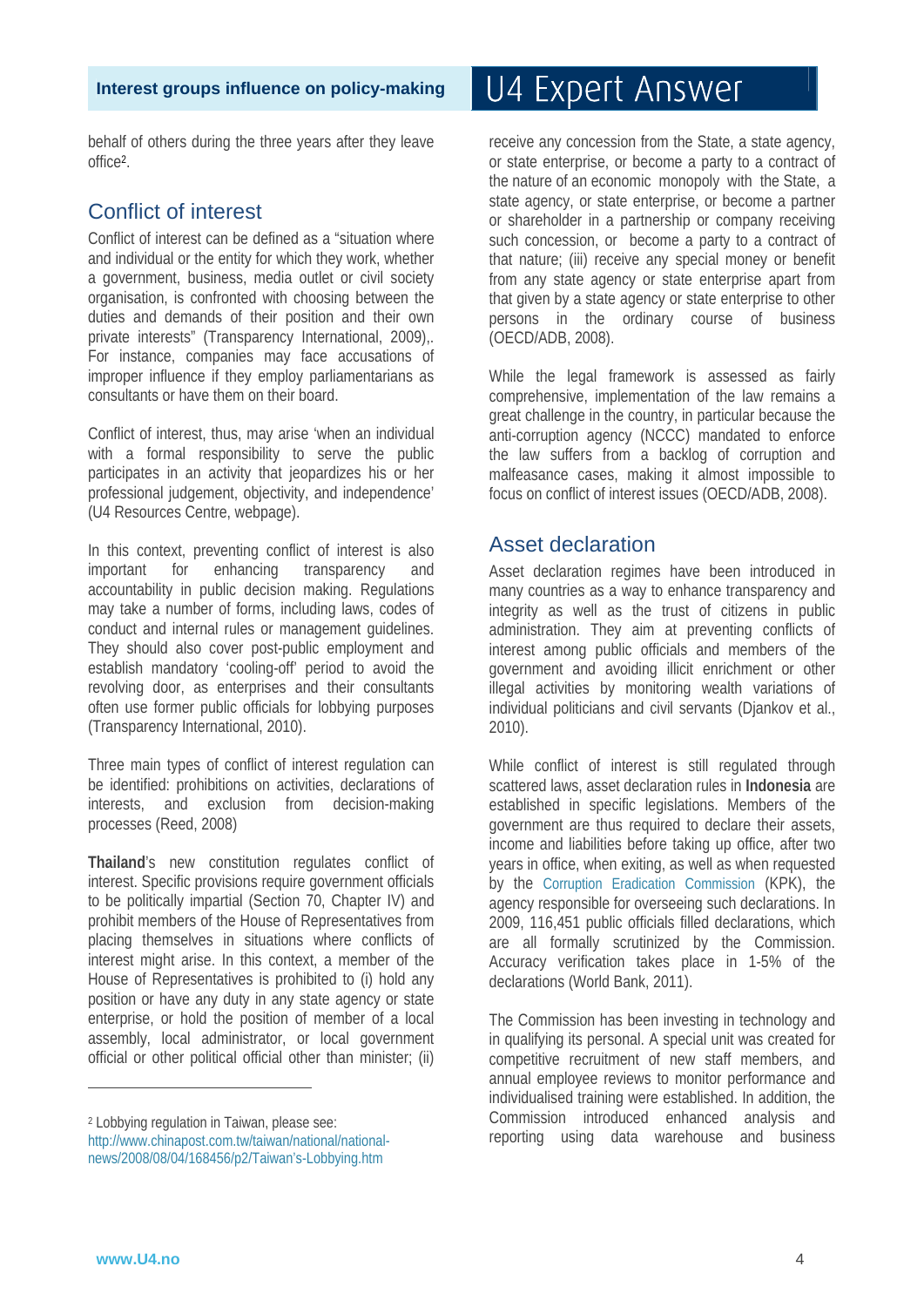intelligence tools that provide targeted verification options (World Bank, 2011).

A shortcoming of the law relates to sanctions for noncompliance, which are not well defined. There are administrative sanctions for late or non-filling prescribed, but the law does not mention penalties for inaccuracy (World Bank, 2011).

#### Transparency in decision making processes and access to information

Interest group influence may also depend on the salience of an issue – 'the more attention the public pays to a specific decision; the more difficult it should be for a special interest group to influence the outcome' (Dur; Bievre, 2007:8). In this context, governments should encourage citizens' participation, facilitating (or making mandatory) open hearings on policies and consultative decision-making processes (Transparency International, 2009).

Other measures which may enhance transparency and accountability in policy-making, and help to identify any suspicious relationship between special interest group and politicians include: freedom of information legislation to allow access to government documents related to the policy-making process; E-government mechanisms to encourage consultations and public comment on draft laws and regulations; and public disclosure of Parliamentary votes, among others (Hellman, 2011).

In **Indonesia**, the Public Information Disclosure Act that entered into effect in 2010 specifically encourages civil society's participation during the policy process. The acts aims at: (i) securing the right of the citizens to know the plan to make public policies, public policy programs, and the process to make public decisions, as well as the reason of making a public decision; (ii) encouraging the participation of the society in the process of making a public policy; (iii) increasing the active role of the people in making public policies and to manage the Public Agencies properly; (iv) materialising good governance, i.e., transparent, effective and efficient, accountable and responsible; (v) knowing the rationale of a public policy that affects the life of the people; (vi) enhancing the information management and service at Public Agency circles, so as to produce good quality information service (Art. 3, Public Information Disclosure Act).

# U4 Expert Answer

#### Enhancing competition and improving corporate governance

Concentration of capital may lead to an inevitable concentration of political influence. Therefore, increasing competition, particularly in sectors dominated by monopolies or powerful conglomerates is also important to enhance competition over policy influence. Measures to promote competition include restructuring key monopolies; removing entry-barriers; removing anti-competitive advantages; improving investment climate; promoting different forms of interest representation among existing firms, and strengthening anti-monopoly agencies, among others (Hellman, 2011).

In **South Korea**, where business have long maintained controversial relations with politics (Transparency International, 2006), the government has undergone important reforms to reduce the power and influence of the Chaebol, which are large conglomerate familycontrolled firms characterised by having strong ties with government agencies. After the Korean Business Association (KFI) successfully lobbied the government to bail out the Chaebol in three different cases (1974, 1987, and 1997), labour unions, international investors, small shareholders, as well as other civil society organisations have advocated for more regulations on the Chaebol (Lee, 2008). An Anti-trust law was approved in the 1980s (Petersen, 2011) and several reforms were implemented in the late 1990s aiming at holding Chaebol leaders more accountable, eliminating loan guarantees among affiliates, and enhancing managerial transparency (Yanagimachi, 2004). The government also empowered the existing anti-trust office (Fair Trade Commission) with quasi-judicial power.

It is yet to be analysed whether the above mentioned reforms have diminished the negative influence of such conglomerates on South Korea policy-making.

### Media and CSOs

Civil society and media organisations should monitor corporate political engagement (Transparency International, 2009), for instance by tracking lobbying activity or campaign finance (e.g. the US Open Secrets, Center for Responsive Politics, which is a research group tracking money in US politics and its effect on elections and public policy). Civil society may also help holding politicians and other members of the government accountable by engaging in the policy process. In **Bangladesh**, for example, the nongovernmental organisation – Jagoree – provides for a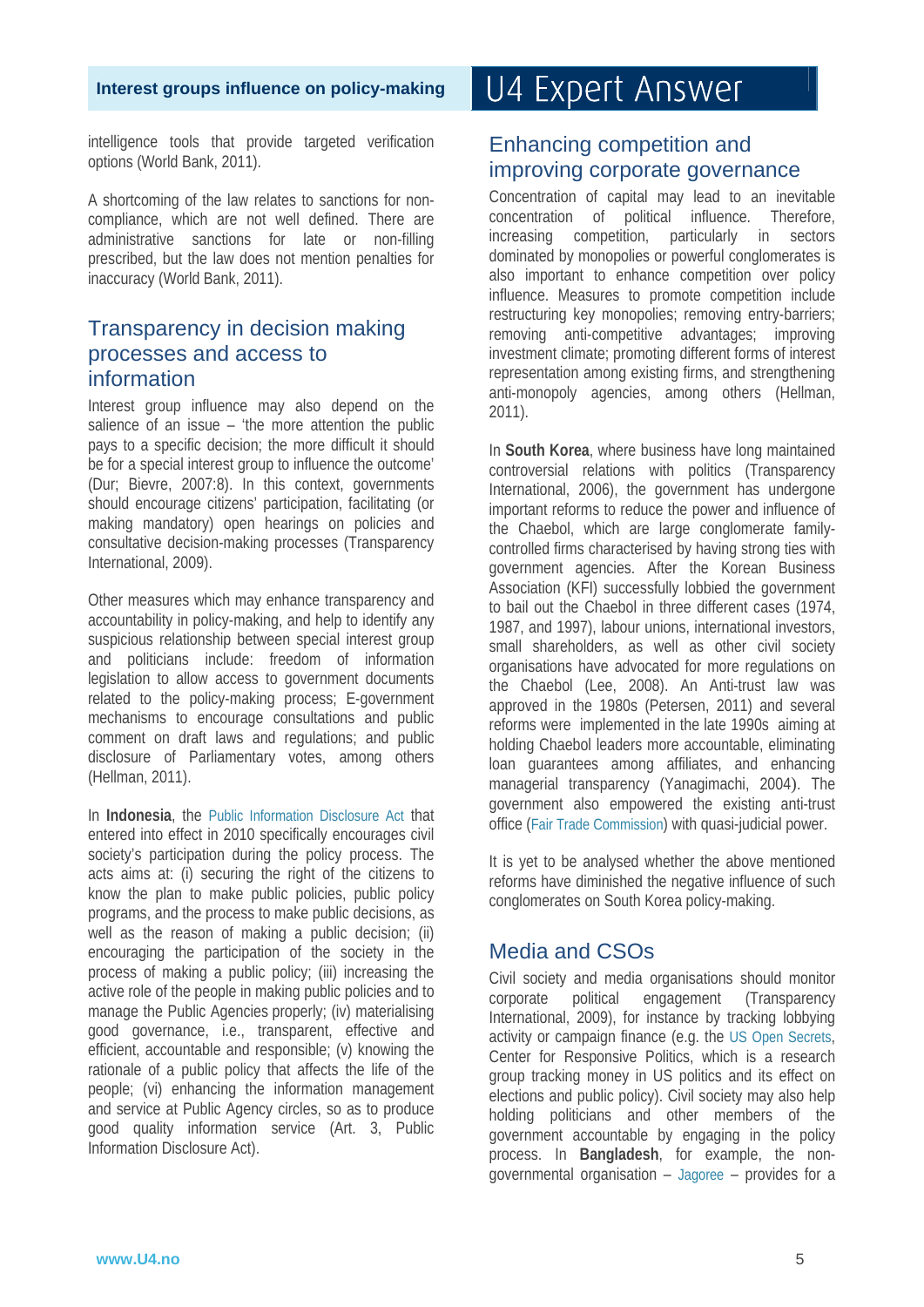platform for youth to get informed and participate in politics and policy-making. They also have an active role in informing their communities about policies which could affect their lives and advocate for change.

### 4 Best practice examples

Countries have adopted different regulations which help preventing the negative influence of interest group on policy-making, ranging from lobbying and conflict of interest regulations to access to information laws.

Interest group influence has been long regulated in the United States and in Canada, where disclosure requirements for lobbyists and broader regulations to enhance integrity in the public sector have been in place since many years. More recently, the European Union has also improved its regulations aimed at avoiding undue influence on policy-making.

#### United States

The Lobbying Disclosure Act (1995) requires the mandatory registry of lobbyists or any organisation employing a lobbyist with the Secretary of the Senate and the Clerk of the House of the Representatives. Lobbyists must disclose a wide range of information, such as their identities and of their organisations, identities and business addresses of clients, issues lobbied on (with specifics on pieces of legislation), as well as their income (per client) and total lobbying expenditures every three months. The law also requires that all registrations and reports are made available for public inspection over the Internet as soon as technically practicable after the report is filed.

In terms of preventing conflict of interest, the US establishes a separate system for persons occupying high level positions. In the Executive branch, the Office of Government Ethics (OGE) is responsible for the various Codes of Conduct and statutory restrictions, and at the federal level, the Ethics in Government Act requires that candidates for elected offices, elected officials and high-level appointed officials submit a publicly available personal financial report (OECD, 2011). The Act establishes three types of reports: (i) new entrant/nominee: due within 30 days after assuming; (ii) incumbent: due annually, no later than the May 15th following the covered calendar year, and; (iii) termination: due on or before the 30th day after leaving a covered position.

# U4 Expert Answer

The reports must contain information on sources and amounts of income, assets, liabilities, gifts, reimbursements and fiduciary and employment positions held outside the government, agreements and arrangements regarding future employments, and the names of major clients (persons or organisations) for whom personal services were performed for compensation in excess of a specified threshold amount.

They are first reviewed by the agency where the official hold – or used to hold - a post, and the OGE (Office for Government Ethics) acts like a secondary review agency for Presidential appointees. Sanctions may involve a filing fee of \$200 if a financial disclosure report is more than 30 days late, and a civil monetary penalty of up to \$11,000 if false information is submitted3.

Civil society and the media can also help monitoring the declarations, since public access to financial disclosures is available upon request.

#### Canada

.

Canada provides for a fairly strict lobbying regulation. Under the Lobbying Law, members of the government are not allowed to engage in lobbying activities with the Federal Government for a period of five years after they leave office. Moreover, the registration of entities and individuals defined as lobbyists<sup>4</sup> is mandatory and the information registered in public.

A Lobbyist Code of Conduct was also developed in order to ensure that "lobbying is done ethically and with the highest standards with a view to conserving and enhancing public confidence and trust in the integrity, objectivity and impartiality of government decisionmaking". The Office of the Commissioner of Lobbying

- http://www.usoge.gov/forms/sf278\_pdf/rf278guide\_04.
- pdf#xml=http://www.dmssearch.gpoaccess.gov/PdfHi
- ghlighter.aspx?DocId=457&Index=D%3a%5cwebsites
- %5cUseIndex%5cOGE&HitCount=2&hits=c48e+c48f

4 The Canadian Lobbying Act identifies three types of lobbyists: (i) consultant lobbyist (a person hired to communicate on behalf of a client); (ii) in-house lobbyists who work for compensation in a for-profit entity; (iii) in-house lobbyists who works for compensation in a non-profit entity. Please see: http://laws.justice.gc.ca/eng/acts/L-12.4/

<sup>3</sup> More information on the US´ public financial disclosure can be found at: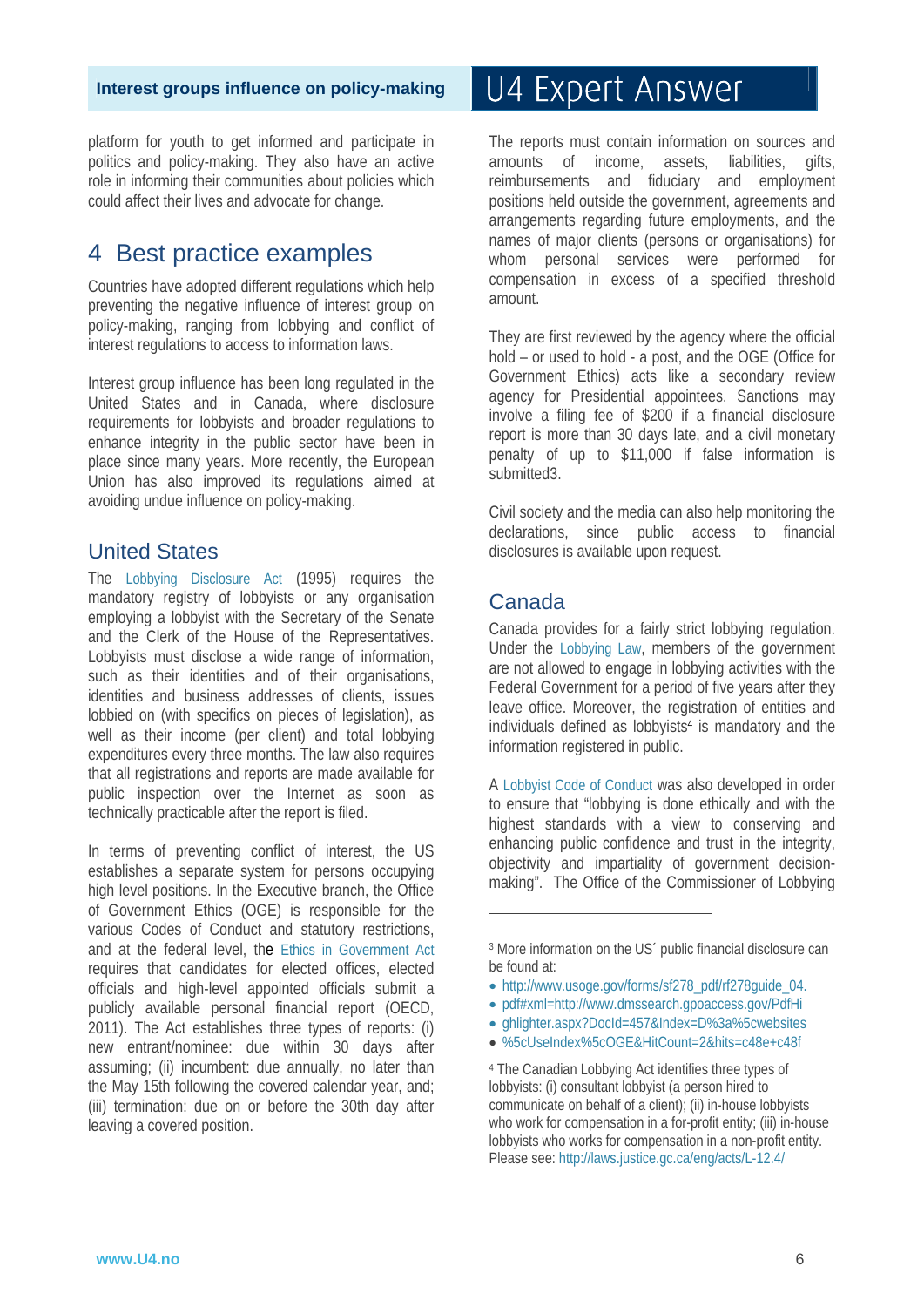is responsible for the implementation and enforcement of both the lobbying law and the code of conduct. The Commissioner is an independent agent of Parliament, appointed by both houses of Parliament for a seven years term.

As to conflict of interest, according to the Conflict of Interest Act*,* all public officials, including high-ranking members of the government, have the duty to identify and avoid possible conflicts of interest.

The Act requires public officials to provide a confidential report on assets and liabilities, containing their former and current activities as well as those of their spouse and dependent children. It outlines rules regarding which assets may or may not continue to be directly managed, and gives direction on how to divest of assets. It also sets limitations on outside activities, acceptance of gifts, invitations to special events and hospitality, as well as post-employment activities, and sets out a recusal mechanism to assist Ministers in avoiding conflicts of interest in the performance of their official duties and functions. In addition, more specific guidelines covering important issues, such best practices in dealing with lobbyists and political fundraising activities is provided in the guide for Ministers and Ministers of State5.

#### European Union

Since June 2001, a joint 'Transparency Register' to cover lobbying activity in both the European Commission and the European Parliament has been in place. All lobbyists who register are required to declare who their clients are, and the income generated from lobbying activities. While the register is not mandatory, the European Parliament is maintaining its own system for issuing access passes, and lobbyists who do not register are not eligible for the pass (Office for Promotion of Parliamentary Democracy, 2011).

Nevertheless, growing concerns over unethical and illegal negotiations between Members of the European Parliament and special interest groups made the European Parliament strengthening its internal ethics regime6. In this context, a new code of conduct for

5 The full text of the code Accountable Government: A Guide for Ministers and Ministers of State is available at http://pm.gc.ca/grfx/docs/guidemin\_e.pdf

# U4 Expert Answer

members of the European Parliament was approved in December 2011.

The Code of Conduct for Members of the European Parliament (MEPs) establishes detailed disclosure requirements of financial interests as well as an explicit ban on receiving payments or any kind of reward in exchange for influencing parliamentary decisions. The code also provides for clear rules on the acceptance of gifts (gifts worth more than 150 Euros are not allowed) and on the possibility of former MEPs working as lobbyists7.

While the code is assessed as strong and comprehensive, the text still has some weaknesses, particularly with regards to interest group influence (Transparency International, 2011). For example, the Code does not include a "cooling off" provision to prevent MEPs from moving straight into lobbying jobs after the end of their term, and does not require MEPs to keep a record of all significant meetings with representatives of interest groups in connection with their work ('Legislative footprint').

negotiating tabling amendments in exchange from payments Please see: http://www.euractiv.com/future-eu/journalisticspoof-traps-meps-br-news-503281

.

http://www.europarl.europa.eu/sides/getDoc.do?pubRef=- //EP//NONSGML+RULES-

 $\overline{a}$ 

<sup>6</sup> In March 2011, an undercover investigation of the Sunday Times showed Members of the European Parliament

<sup>7</sup> The Code is available at:

EP+20120110+0+DOC+PDF+V0//EN&language=EN (annex I, p.128)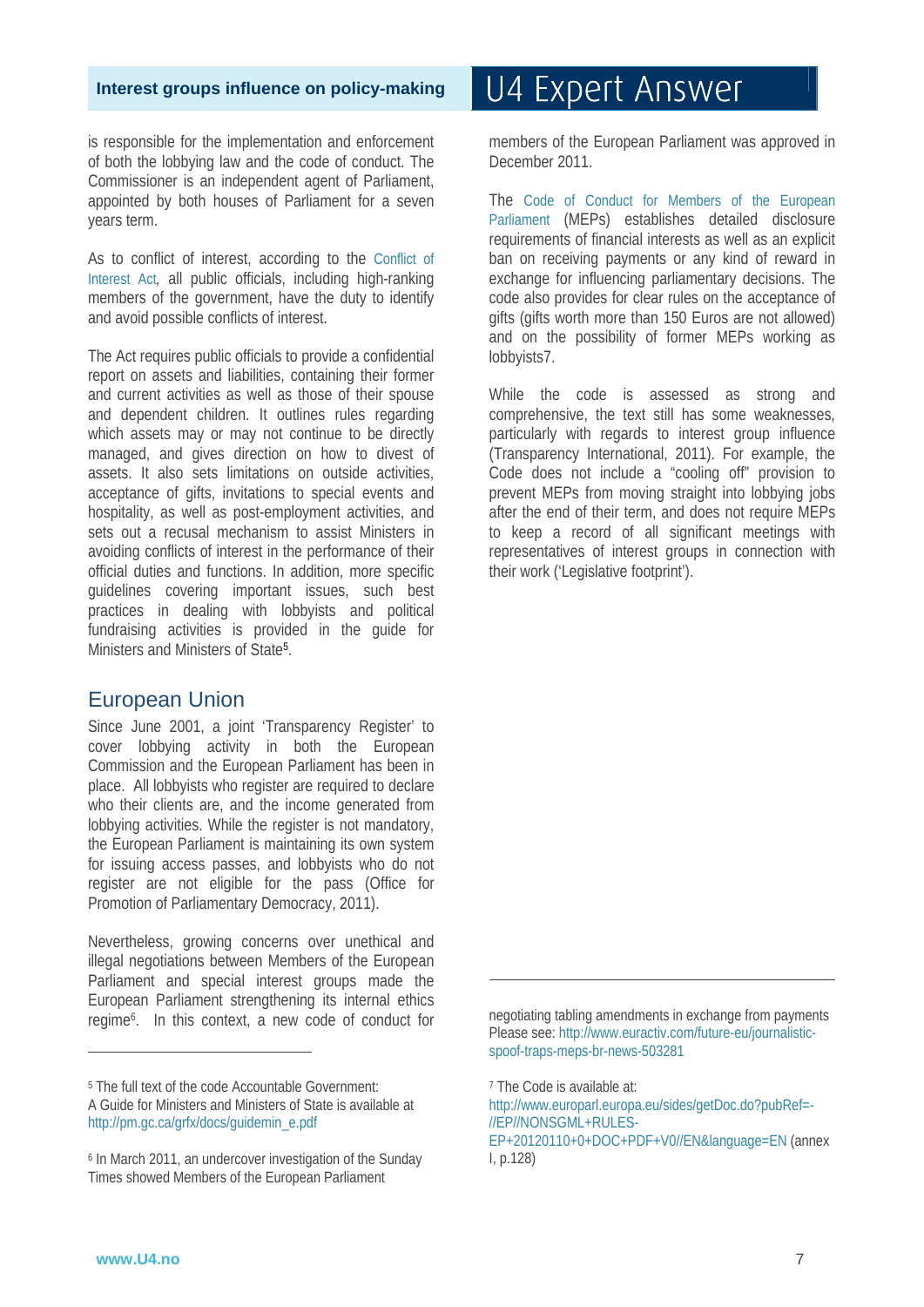### 5 References

Barett, S., 2010. Defining Interest Groups. http://policyprojects.ac.nz/simonbarrett/files/2010/09/Defining -Interest-Groups.pdf

Campos, N. and F. Giovannoni, 2006, *Lobbying, Corruption and Political Influence,* Public Choice 131(1): 1-21.

Campos, N.; Giovannoni, F., 2008. *Lobbying, Corruption and other Banes*. IZA DP n. 3693 Discussion paper series. http://ftp.iza.org/dp3693.pdf

Campos, N., 2009. *In pursuit of policy influence: Can lobbying be a legitimate alternative to corruption in developing countries?* U4 Anti-Corruption Resource Centre Brief 1:2009.

Chari, R.; Hogan, J.; Murphy, G., 2010. *Regulating Lobbying: A Global Comparison*. Manchester University Press.

Deng, G.; Kennedy, S., 2010. Big Business and Industry Association Lobbying in China: The Paradox of Contrasting styles.

http://www.indiana.edu/~rccpb/CJ%20Published%20Jan%20 10.pdf

Djankov, S. et al. (2010). Disclosure by Politicians. American Economic Journal: Applied Economics. http://www.economics.harvard.edu/faculty/shleifer/files/Disclo sure\_by\_Politicians\_AEJAPP\_final.pdf

Dur, A.; Bievre, D., 2007. *The Question of Interest Group Influence*. International Public Policy, 27, I, 1-12.

Guangbin, Y., 2007. *Interest Groups in China's Politics and Governance.* EAI Background Brief No. 361 http://www.eai.nus.edu.sg/BB361.pdf

Hellman, J., 2011. *Strategies to Combat State Capture and Administrative Corruption in Transition Economies*. Background Paper Prepared for the Conference: "Economic Reform and Good Governance: Fighting Corruption in Transition Economies".

http://siteresources.worldbank.org/INTWBIGOVANTCOR/Re sources/1740479-1149112210081/2604389- 1149274062067/2613434- 1149276254021/quinghua\_paper\_hellman.pdf

Kaufmann, D.; Hellman, J.; Geraint, J., 2000. *Seize the State, Seize the Day: State Capture, Corruption, and Influence in Transition*. The World Bank. http://elibrary.worldbank.org/docserver/download/2444.pdf?e

xpires=1338807650&id=id&accname=guest&checksum=E0D 0878429FACA00606626D35D063C76

# U4 Expert Answer

Kennedy, 2009. *Comparing Formal and Informal Lobbying Practices in China: The Capital's Ambivalent Embrace of Capitalists.* China Information 2009 23:195.

Lee, C., 2005. *The Political Economy of Institutional Reform in Korea*. The Journal of the Asia Pacific Economy Vol.10, No.3, 257-277.

Lee, S., *The Politics of Chaebol Reform in Korea: Social Cleavage and New Financial Rules*. Journal of Contemporary Asia Vol. 38. No. 3. August 2008, pp. 439-452

Malone, Margaret Mary 2004, *Regulation of Lobbyists in Developed Countries: Current Rules and Practices*. Report for Local Government Policy Section, Department of the Environment, Heritage and Local Government. http://www.environ.ie/en/Publications/LocalGovernment/Admi nistration/FileDownLoa d,2048,en.pdf

Maman, 2002. The Emergence of Business Groups: Israel and South Korea Compared. Organization Studies http://bgu.academia.edu/DanielMaman/Papers/852377/The\_ emergence of business groups Israel and South Korea c ompared

OECD, 2009*. Lobbyists, government and public trust: Promoting integrity by self-regulation*. http://www.oecd.org/officialdocuments/displaydocumentpdf/? cote=gov/pgc(2009)9&doclanguage=en

#### OECD, 2010. *Recommendation of the Council on Principles for Transparency and Integrity in Lobbying*.

http://acts.oecd.org/Instruments/ShowInstrumentView.aspx?I nstrumentID=256&InstrumentPID=250&Lang=en&Book=Fals e

OECD/ADB, 2008. *Managing Conflict of Interest: Frameworks, Tools, and Instruments for Preventing, Detecting, and Managing Conflict of Interest***.**  http://www.adb.org/publications/managing-conflict-interest-

frameworks-tools-and-instruments-preventing-detecting-andma

Office for Promotion of Parliamentary Democracy (OPPD), 2011. *Parliamentary Ethics: A Question of Trust.* http://www.europarl.europa.eu/pdf/oppd/Page\_8/codes\_of\_c onduct\_FINAL-ENforweb.pdf

Petersen, N., 2011. *Antitrust Law and the Promotion of Democracy and Economic Growth*. Max Planck Institute for Research on Collective Goods. http://www.coll.mpg.de/pdf\_dat/2011\_03online.pdf

Reed, Q. (2008). Sitting on the fence: conflicts of interest and how to regulate them, U4 Issue 2008:6 http://www.u4.no/publications/sitting-on-the-fence-conflictsof-interest-and-how-to-regulate-them/downloadasset/113